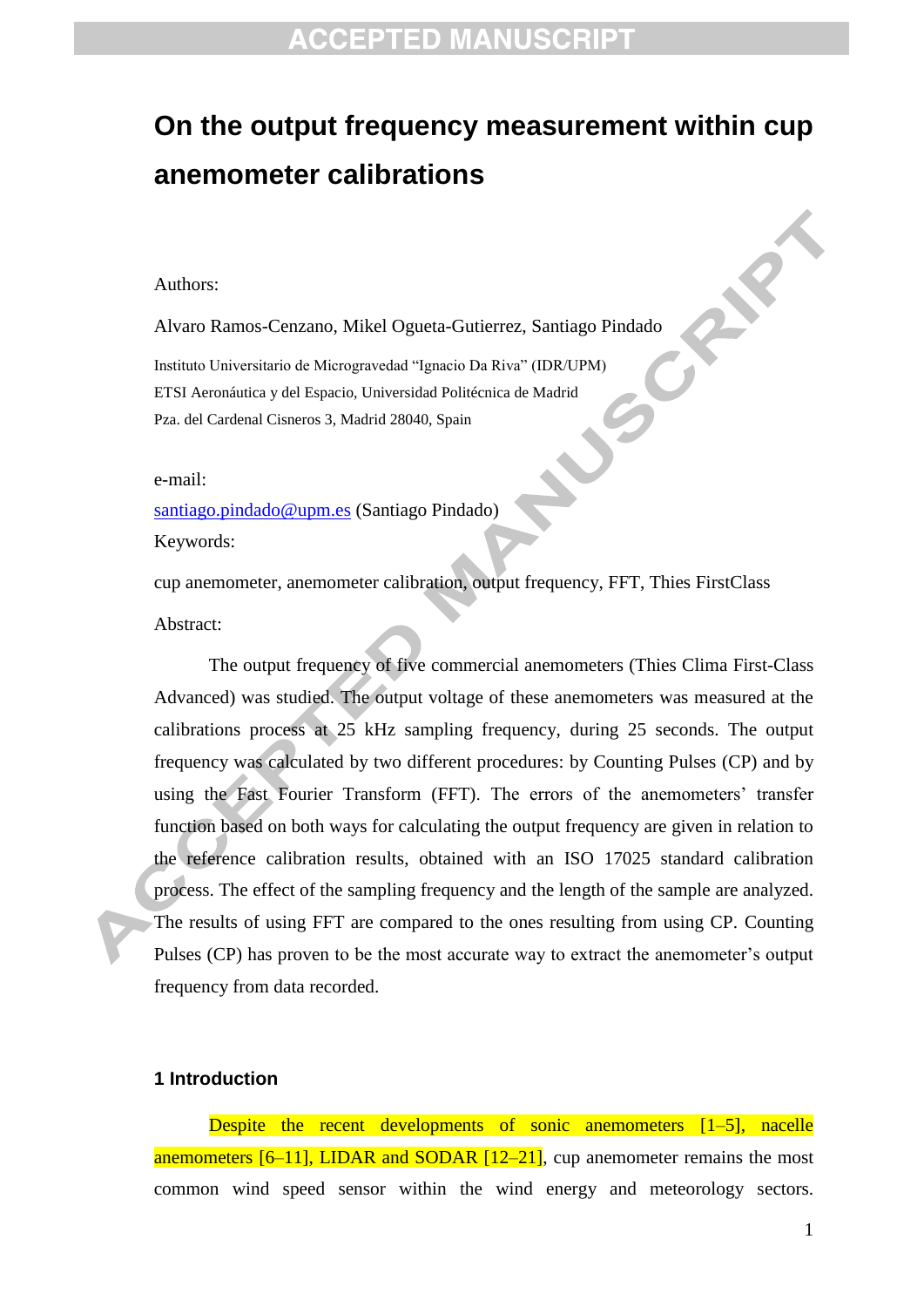Furthermore, the trends in the installed wind power even suggest an increase of the massive consumption of these sensors in the upcoming years [22]. Cup anemometers require a thorough calibration process prior installation [23–26], no matter if it is in a meteorology mast or on the top of a wind turbine. Although this wind speed sensor is today the most popular technology within the industrial sectors, it should be also said that it has certain limitations related to the inertial effects of the rotor in turbulent flows (that causes the well-known overspeeding effect) [27–32].



Figure 1. Opto-electronic output signal generator system of the Climatronics 100075 cup anemometer.

In recent works at IDR/UPM Institute, the performance of cup anemometers has been analyzed taking into account the output signal [26,33–35]. The transfer function (also known as calibration curve) of a cup anemometer is defined by the following equation: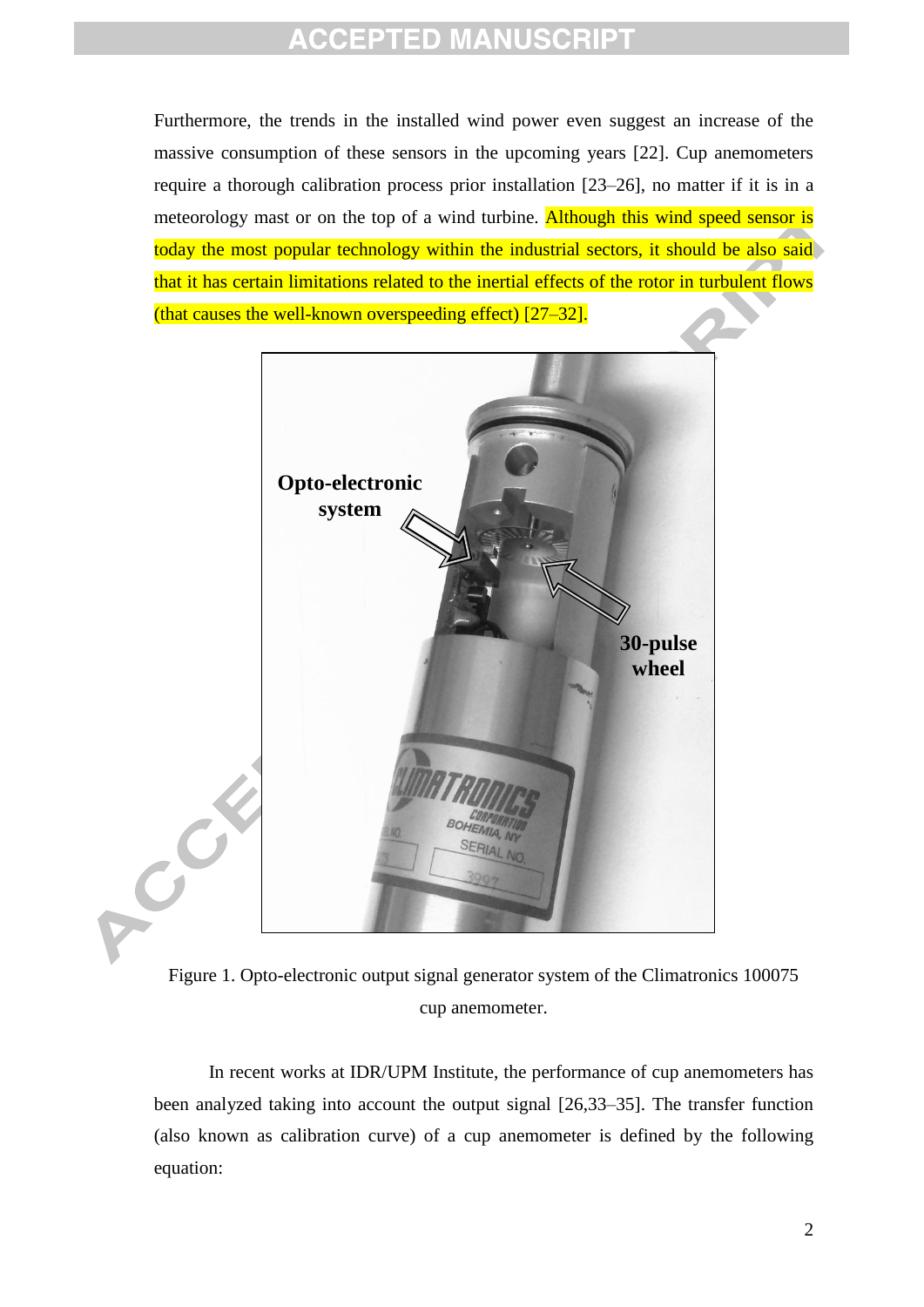$$
V = A \cdot f + B,\tag{1}
$$

in which the wind speed, *V*, is calculated in relation to the output frequency of the anemometer,  $f$ , the slope and offset  $(A \text{ and } B)$ , respectively) being defined by a calibration process (see Section 2 of the present work).



Figure 2. Examples of sampling the analog square-wave output signal of a cup anemometer with same sampling frequency at different wind speeds. The output voltage *y* is plotted in relation to the non-dimensional time *t·f* (where *f* is the anemometer's output frequency). From [35].

The proper calculation of cup anemometers output frequency during their calibration process is of paramount importance. Bearing in mind that normally the most common top-class anemometers (Thies Clima First-Class or Vector Instruments A100 LK/LM) give a square wave signal due to the opto-electronic output signal system (see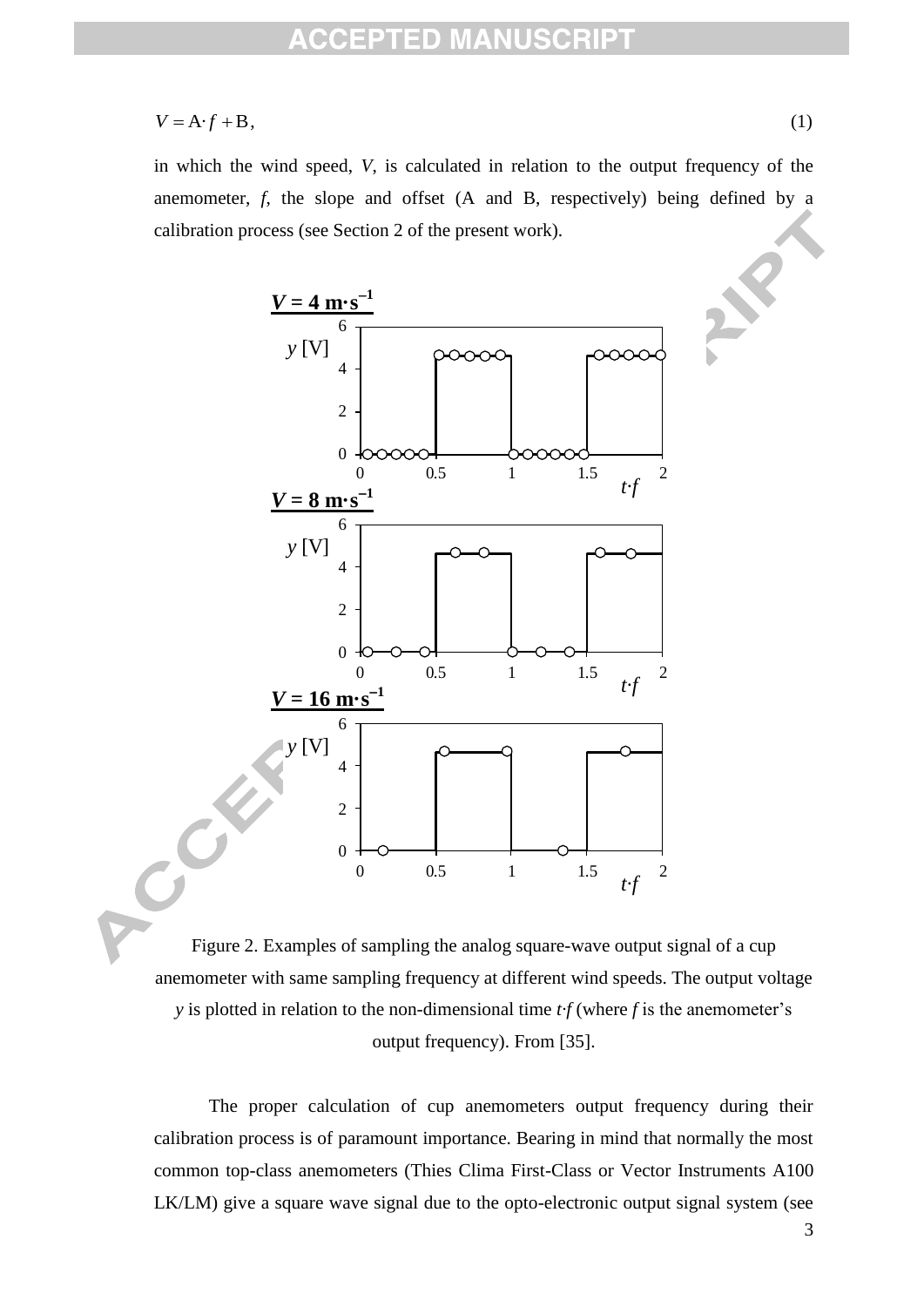an example of this system in Figure 1), it is important to sample adequately the output system in order to extract an accurate value of the aforementioned output frequency. See in Figure 2 the pulses given by a cup anemometer equipped with an opto-electronic output system, and the data obtained at three different wind velocities when this analog signal is measured at 830 Hz sampling frequency. As it can be observed, less measurement points are available to extract the anemometer's output frequency for larger wind-speeds.

In the present work, two methods for extracting the output frequency from a sampled square wave signal, Counting Pulses (CP) and the Fast Fourier Transform (FFT), are compared, the effect of the sampling frequency and the length of the data sample on the cup anemometer transfer function accuracy being also analyzed. This is the main and more important contribution of the work, as many calibration facilities obtain the output frequency by using FFT without being aware of the differences (in terms of accuracy) in relation to CP.

This technical note is organized as follows. In Section 2 the calibration and postprocessing process are described. The results are discussed in Section 3, and the conclusions are summarized in Section 4.

#### **2 Testing configuration and cases studied**

The calibrations of five Thies Clima First-Class Advanced anemometers are analyzed in this work. The calibrations were performed at LAC-IDR/UPM calibration lab, following MEASNET procedures. More information on this facility and the lab can be found in [23]. In brief, a calibration is a wind-tunnel testing of an anemometer in which a correlation between the output frequency of the instrument and the wind-flow speed is carried out. Thirteen measurement points are taken between  $4 \text{ m} \cdot \text{s}^{-1}$  and 16  $m \cdot s^{-1}$  to stablish that correlation and define the transfer function of the anemometer through the calibration constants A and B, see equation (1). The anemometers calibrated are called hereinafter Anemometer-1 to Anemometer-5, the transfer function obtained during their calibration process being called the reference calibration (hereinafter defined by constants  $A^*$  and  $B^*$ ).

During each point of those calibrations a sample of 25 seconds at 25 kHz was recorded with a National Instruments NI USB-6210 Data Acquisition System. From these data records four new ones with lengths 20, 15, 10, and 5 s were generated for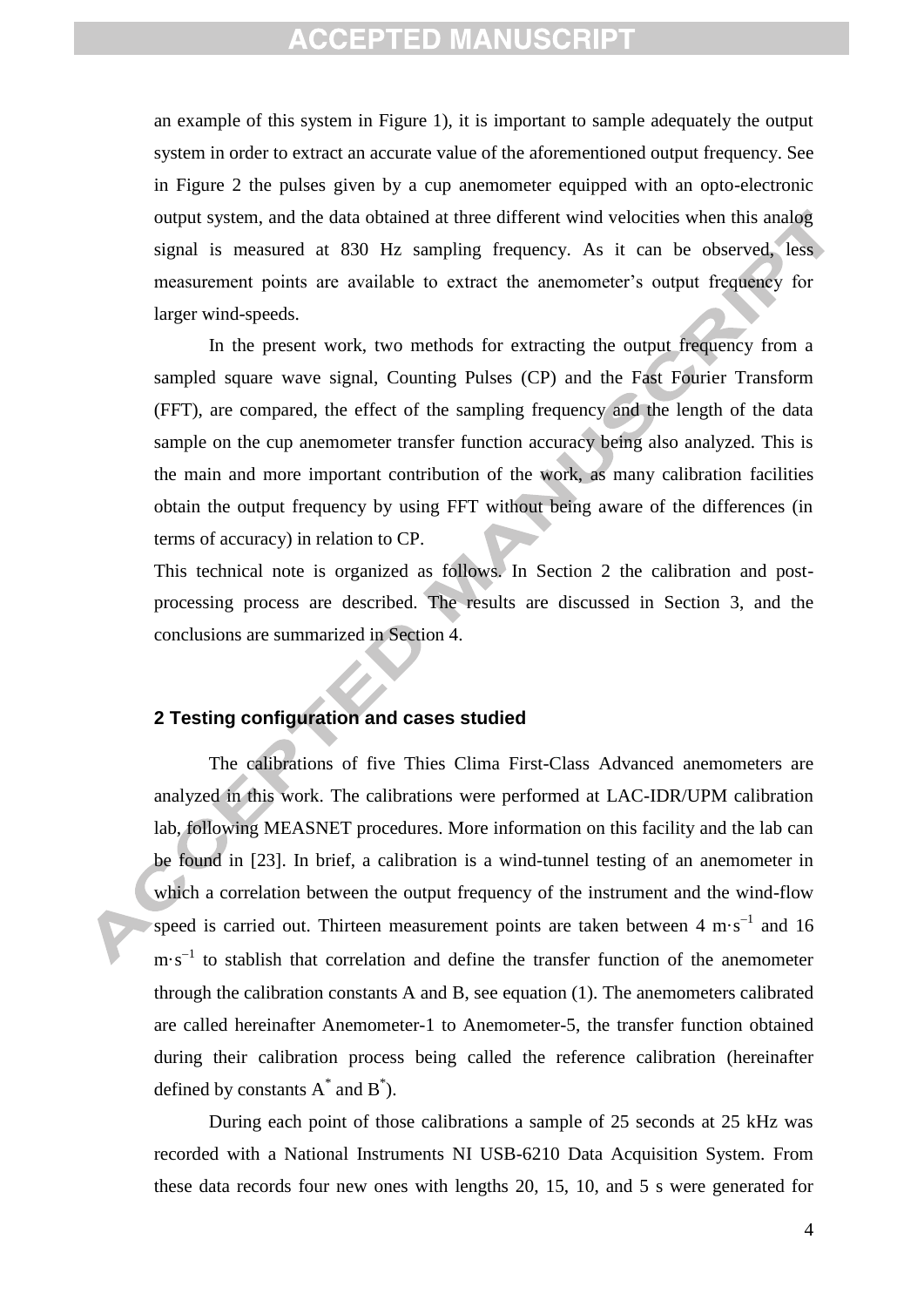each anemometer. Additionally, new data sets with different sampling frequencies were obtained extracting selected points from each data sample (e.g., the 1 kHz samples were obtained taking one out of twenty-five points from the original samples). Therefore, 100 different calibration sets were generated for each anemometer in order to analyze: 1) the effects of the sampling frequency, 2) the length of the data sample and 3) the way to extract the output frequency (comparing CP and FFT), on the cup anemometer transfer function. These equations were directly compared to the reference one in order to quantify the accuracy of the calculated transfer function. See in Table 1 a list of the cases analyzed from the recorded data.

|  | Anemometers        | $\bullet$ | Anemometer-1                       |           |                                    |
|--|--------------------|-----------|------------------------------------|-----------|------------------------------------|
|  | calibrated         |           | Anemometer-2                       |           |                                    |
|  |                    |           | Anemometer-3                       |           |                                    |
|  |                    |           | Anemometer-4                       |           |                                    |
|  |                    |           | Anemometer-5                       |           |                                    |
|  | Points per         |           | $4 \text{ m} \cdot \text{s}^{-1}$  |           | $11 \text{ m} \cdot \text{s}^{-1}$ |
|  | calibration        |           | $5 \text{ m} \cdot \text{s}^{-1}$  |           | $12 \text{ m} \cdot \text{s}^{-1}$ |
|  |                    |           | $6 \text{ m} \cdot \text{s}^{-1}$  |           | $13 \text{ m} \cdot \text{s}^{-1}$ |
|  |                    |           | $7 \text{ m} \cdot \text{s}^{-1}$  |           | $14 \text{ m} \cdot \text{s}^{-1}$ |
|  |                    |           | $8 \text{ m} \cdot \text{s}^{-1}$  |           | $15 \text{ m} \cdot \text{s}^{-1}$ |
|  |                    |           | $9 \text{ m} \cdot \text{s}^{-1}$  |           | $16 \text{ m} \cdot \text{s}^{-1}$ |
|  |                    |           | $10 \text{ m} \cdot \text{s}^{-1}$ |           |                                    |
|  | Length of          |           | 5s                                 |           |                                    |
|  | samples            |           | 10 <sub>s</sub>                    |           |                                    |
|  |                    |           | 15 <sub>s</sub>                    |           |                                    |
|  |                    |           | 20 s                               |           |                                    |
|  |                    |           | 25s                                |           |                                    |
|  | Sampling           | $\bullet$ | 500 Hz                             | $\bullet$ | 833.33 Hz                          |
|  | frequencies        |           | 625 Hz                             |           | 862.07 Hz                          |
|  | analyzed           |           | 657.89 Hz                          |           | 892.86 Hz                          |
|  |                    |           | 675.98 Hz                          |           | 925.93 Hz                          |
|  |                    |           | 694.44 Hz                          |           | 961.54 Hz                          |
|  |                    |           |                                    |           |                                    |
|  |                    |           | 714.29 Hz                          |           | 1000 Hz                            |
|  |                    |           | 735.29 Hz                          |           | 1250 Hz                            |
|  |                    |           | 757.58 Hz                          |           | 5000 Hz                            |
|  |                    |           | 781.25 Hz                          |           | 12500 Hz                           |
|  |                    | $\bullet$ | 806.45 Hz                          |           | 25000 Hz                           |
|  | Calculation of the |           | CP (Counting Pulses)               |           |                                    |
|  | output frequency,  |           | <b>FFT</b>                         |           |                                    |
|  | $\mathcal{f}$      |           |                                    |           |                                    |

Table 1. Cases analyzed in the present work.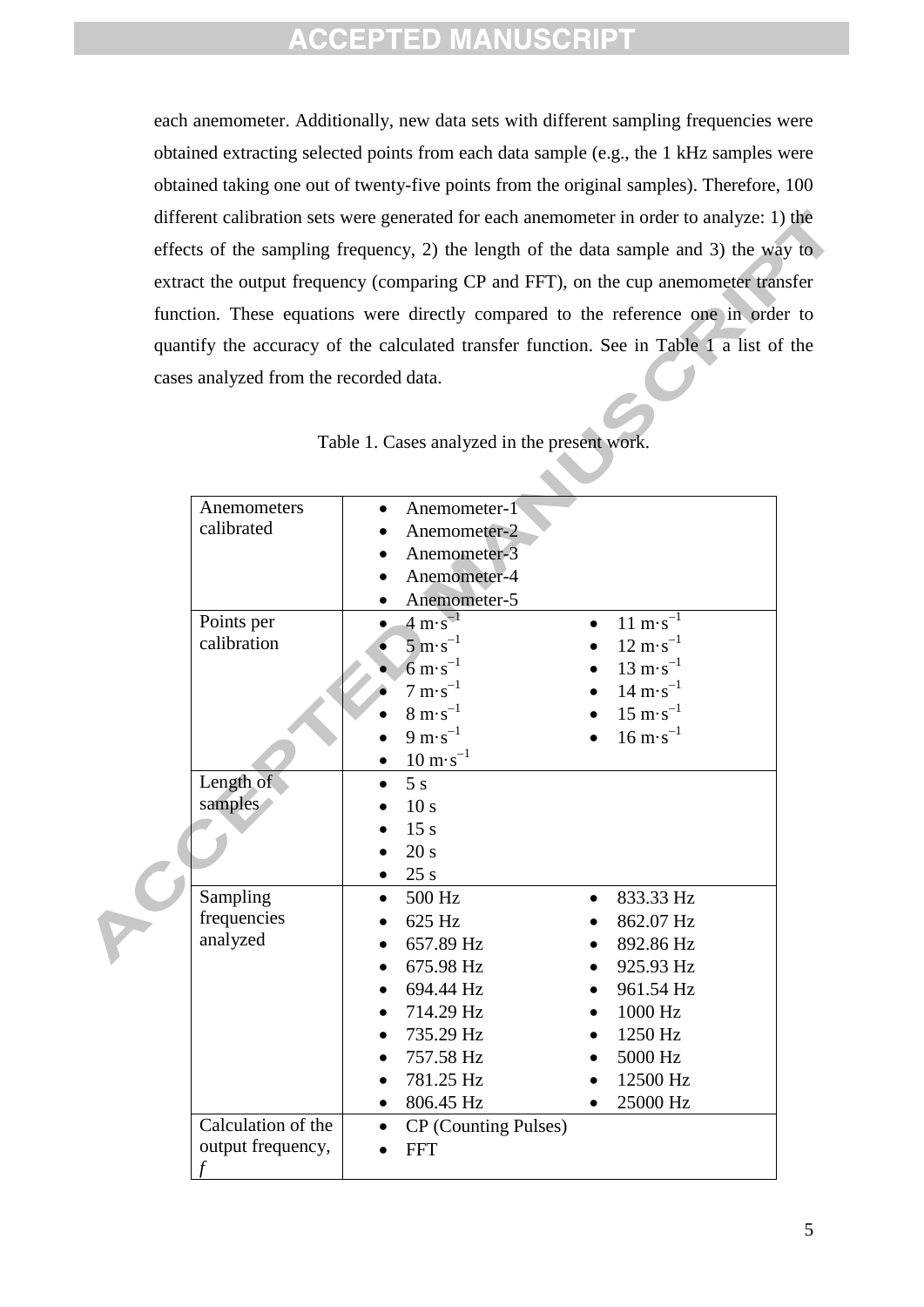#### **3 Results**

In Figure 3 the transfer function of the Anemometer-1 reference calibration is plotted (solid line), together with the corresponding points from the Anemometer-1/25 second 500 and 1000 Hz datasets, extracted by CP. It can be observed in the figure that the anemometer output frequencies calculated from the 1000 Hz sampling rate dataset seem quite accurate (as they fit the reference calibration well), whereas the output frequency calculated from the 500 Hz sampling rate dataset presents problems for wind speeds above 11 m $\cdot$ s<sup>-1</sup>. The obvious explanation of this effect lies on the anemometer's output square-wave frequency, which is larger than 250 Hz for those wind speeds. Therefore and according to Nyquist theorem [36], a sampling frequency above 500 Hz is required to extract correctly the output frequency at  $12 \text{ m} \cdot \text{s}^{-1}$  or larger wind velocities. Besides, the transfer function (1) based on the points calculated with the 500 Hz dataset has been also plotted in Figure 3 (dashed line). The poor accuracy of this transfer function in relation to the reference one can be observed in the figure.



Figure 3. Anemometer-1/25-second 500 and 1000 Hz datasets. Points (output frequencies) extracted by CP. IDR/UPM reference calibration, i.e., transfer function of Anemometer-1 has been included (solid line). The transfer function (Tr. F.) based on the Anemometer-1/25-second 500 Hz dataset is also included (dashed line).

A simple but effective way to estimate the accuracy of a transfer function is by calculating the residuals. The residuals,  $r_{s,i}$ , in an anemometer calibration are the wind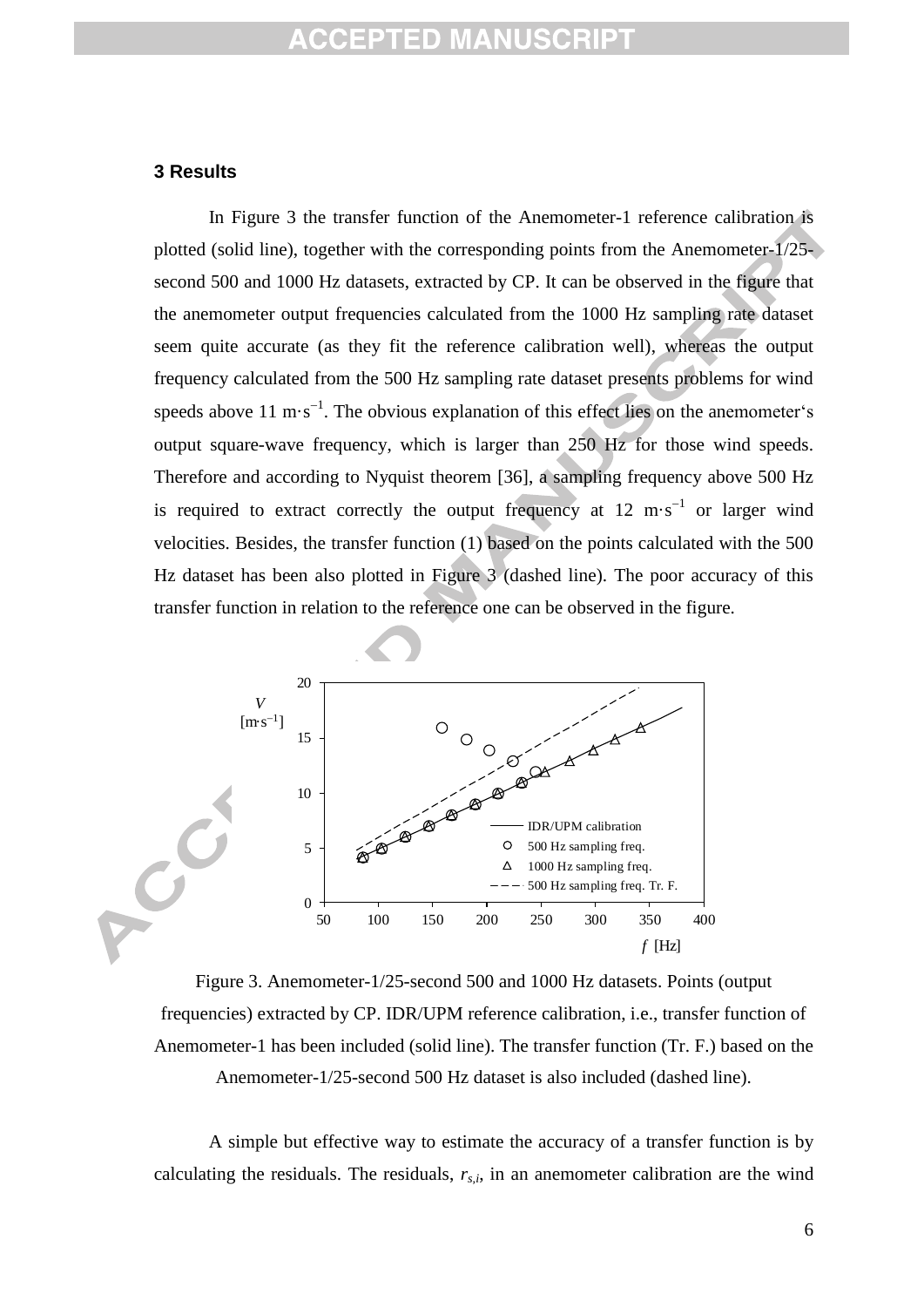speed differences between the testing wind speeds,  $V_i$ , and the ones from the transfer function at the calculated output frequencies, *fi*:

$$
r_{s,i} = V_i - (A \cdot f_i + B). \tag{2}
$$

In Figure 4, the absolute values of the residuals from the transfer functions based on the Anemometer-1/25-second 500, 625, 675.68, and 1000 Hz datasets calculated by CP are plotted. As expected, smaller residuals are obtained with higher sampling rates.

An alternative way to estimate the accuracy of the calculated transfer functions has been also used in the present work. The wind speed error in relation to the reference transfer function has been calculated for the transfer functions obtained from the different sampling frequency datasets:

$$
\Delta V_i = (A^* \cdot f_i + B^*) - (A \cdot f_i + B). \tag{3}
$$



Figure 4. Anemometer-1/25-second 500, 625, 675.68, and 1000 Hz datasets. Absolute values of the transfer functions residuals, *rs*, calculated by CP.

In Figure 5, the absolute values of these wind speed differences are plotted for the aforementioned transfer functions calculated by CP with the Anemometer-1/25-seconds 500, 625, 675.68, and 1000 Hz datasets. As expected also, the best results are obtained with higher sampling rates. The wind speed error is three orders of magnitude smaller for a frequency of 1000 Hz than for a frequency of 500 Hz.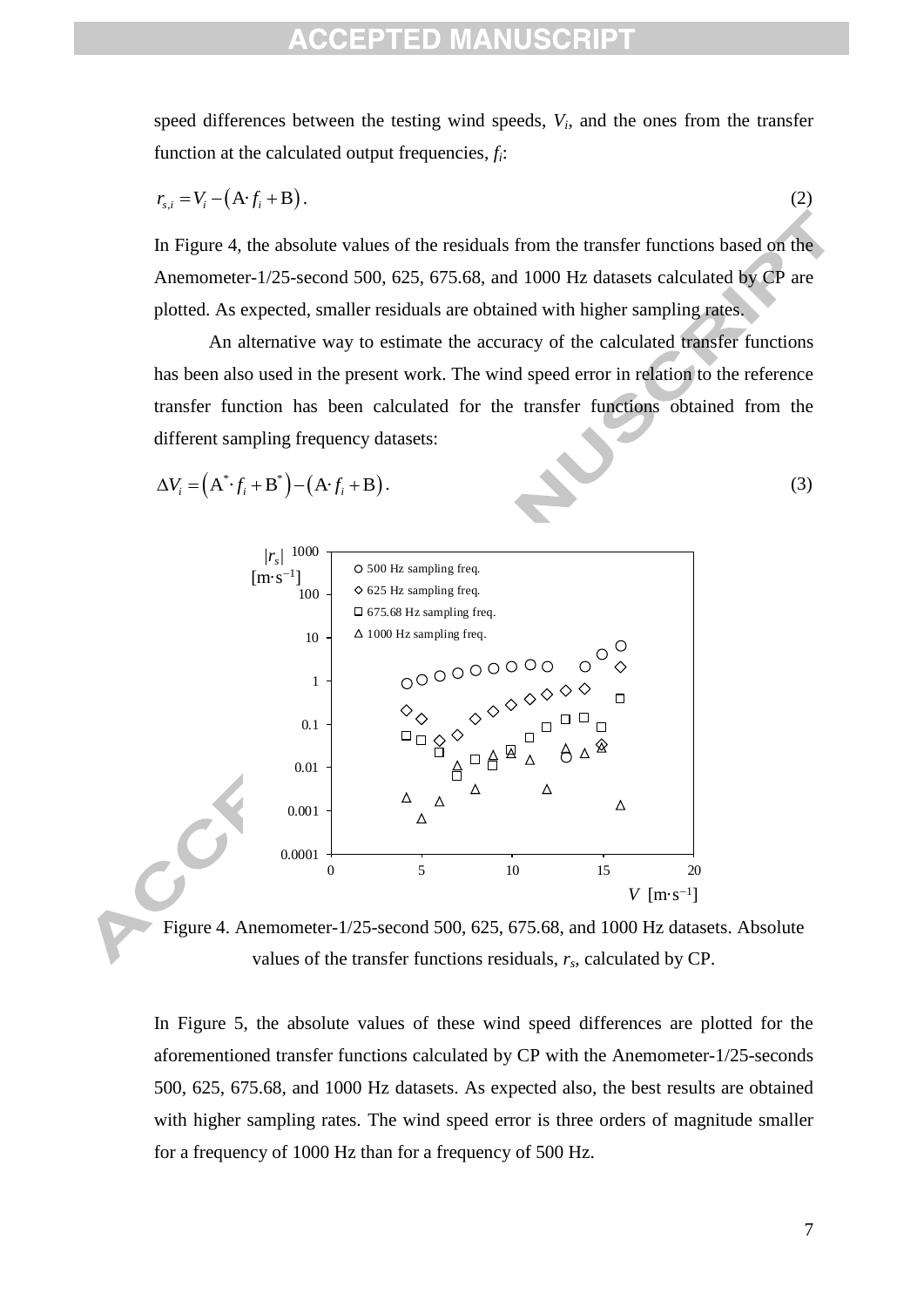

Figure 5. Anemometer-1/25-second 500, 625, 675.68, and 1000 Hz datasets. Absolute values of the wind speed error,  $\overline{\Delta V}$ , calculated by CP.

Additionally, an averaged value of the residuals, *RS*, and an averaged percentage value of the wind speed error,  $\Delta V_{avg}$ :

$$
R_{S} = \frac{1}{13} \sum_{i=1}^{13} |r_{s,i}|,
$$
\n(4)

$$
\Delta V_{avg} = \frac{1}{13} \sum_{i=1}^{13} \frac{|\Delta V_i|}{\left(\mathbf{A}^* f_i + \mathbf{B}^*\right)},\tag{5}
$$

have been proposed to characterize the accuracy of the transfer functions corresponding to all analyzed different sampling rate datasets. The values of both parameters corresponding to the Anemometer-1/25-second datasets, extracted both by CP and by using the FFT, are plotted in Figures 6 and 7. In those figures, the left graph displays the results for all the frequencies measured, whereas the right graph is a detailed view of the lower frequencies results (500 Hz to 1000 Hz).

In figure 6 the behavior of the residuals is shown. It is clear that both methods, CP and FFT, reach a constant value once the frequency is increased enough. This constant value is smaller in the case of the CP. However, the frequency at which this value is reached is a bit smaller in the case of the FFT. The same trend can be seen in figure 7, where the averaged percentage values of the wind speed errors are displayed.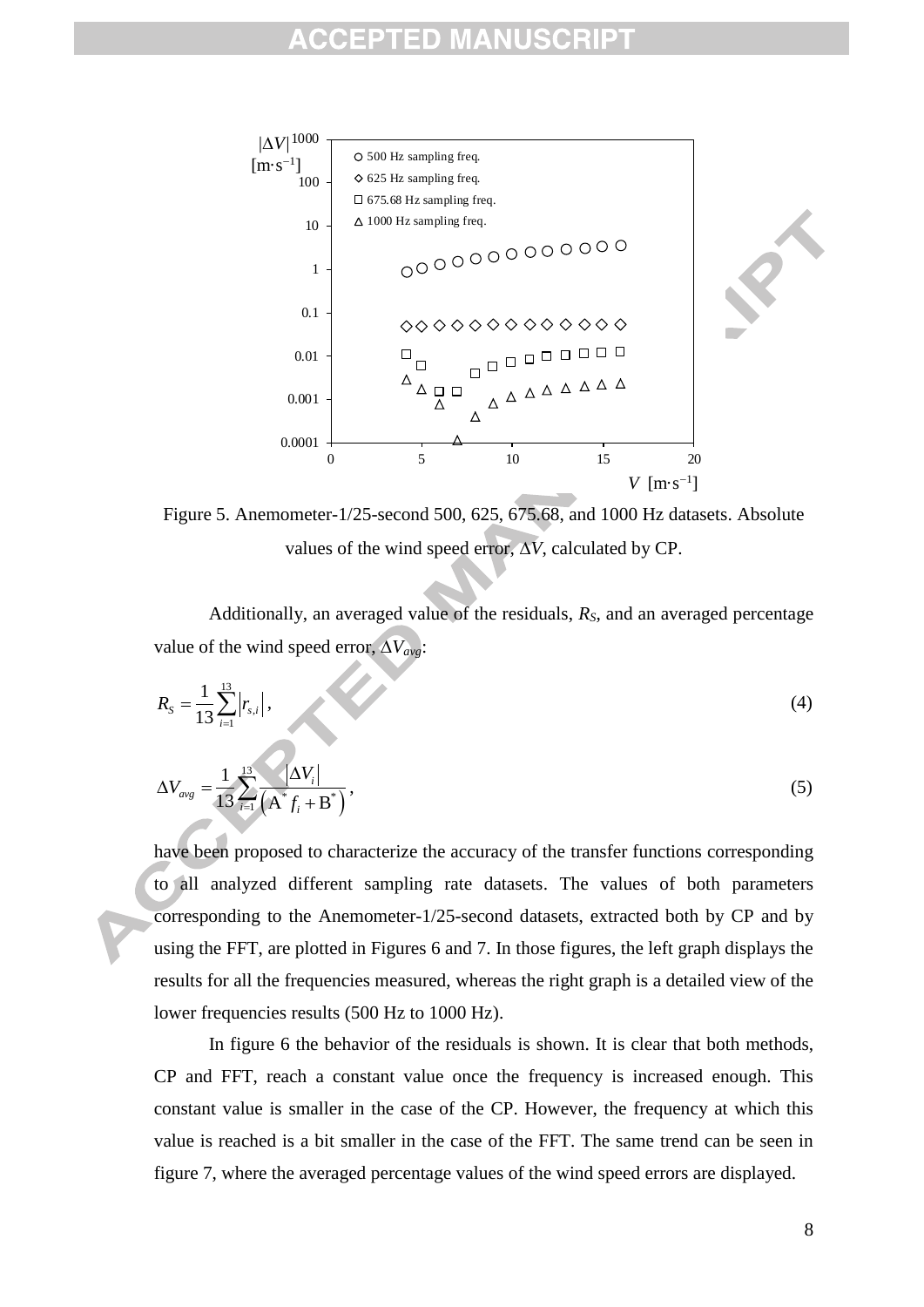

Figure 6. Anemometer-1/25-second datasets. Averaged value of the transfer functions residuals, *RS*, in relation to the sampling frequency. The residuals were calculated by CP and by using FFT. On the left, all the results are displayed, whilst on the right, only the results for frequencies from 500 Hz to 1000 Hz are displayed.



Figure 7. Anemometer-1/25-second datasets. Averaged value of the transfer functions wind speed error,  $\Delta V_{avg}$ , in relation to the sampling frequency. The residuals were calculated by CP and by using FFT. On the left, all the results are displayed, whilst on the right, only the results for frequencies from 500 Hz to 1000 Hz are displayed.

The effect of the dataset length on the aforementioned stabilized values of the residuals,  $R_{S}|_{st}$ , and the wind speed error,  $\Delta V_{avg}|_{st}$ , is shown in Figures 8 to 12 for the five anemometers studied. The decreasing trends of both parameter in relation to the sampling dataset length is shown in the graphs from these figures, the results obtained by CP being better as they show lower values when compared to the results obtained by using FFT.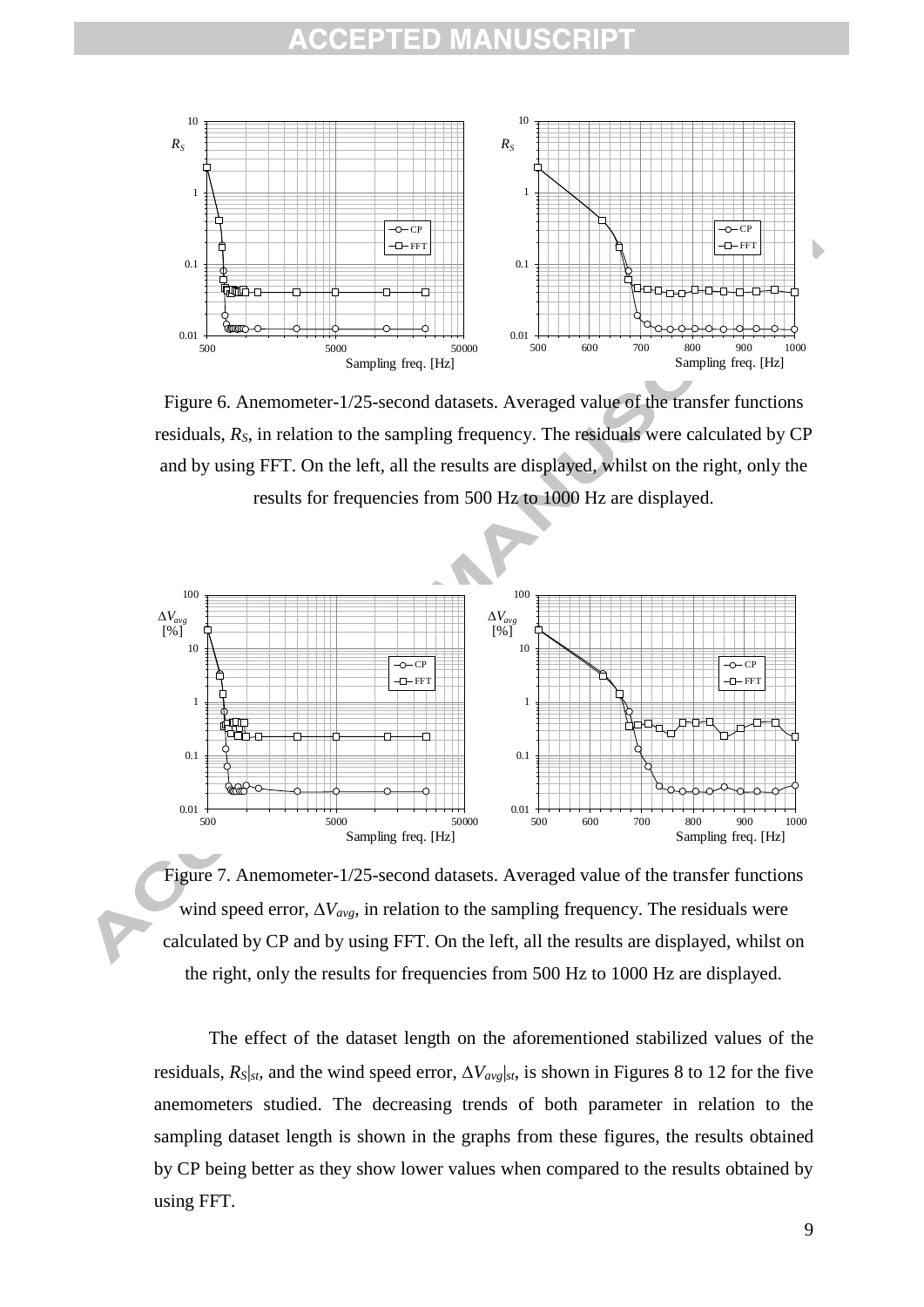Finally, the percentage errors of the calibrations based on the 25kHz/25-second datasets and calculated with FFT, in relation to the reference calibrations,  $\Delta V$ , are included for Anemometers 1 to 5 in Figure 13. From this results it can be deduced that the error depends on the wind speed (that is, on the output frequency), the relationship between the errors and the variable (wind speed or output frequency) being similar to a first order transfer function. Although, the errors seems to be within  $\pm 0.4\%$  bracket, this figure being a first approximation to the uncertainty, it could be quite premature to stablish the contribution of the FFT procedure to the calibration uncertainty, as a whole analysis on the different sources of error would be required.



Figure 8. Anemometer-1. Stabilized values of the residuals, *RS*|*st*, and the wind speed error,  $\Delta V_{avg}|_{st}$ , in relation to the sampling dataset length.



Figure 9. Anemometer-2. Stabilized values of the residuals, *RS*|*st*, and the wind speed error,  $\Delta V_{avg}|_{st}$ , in relation to the sampling dataset length.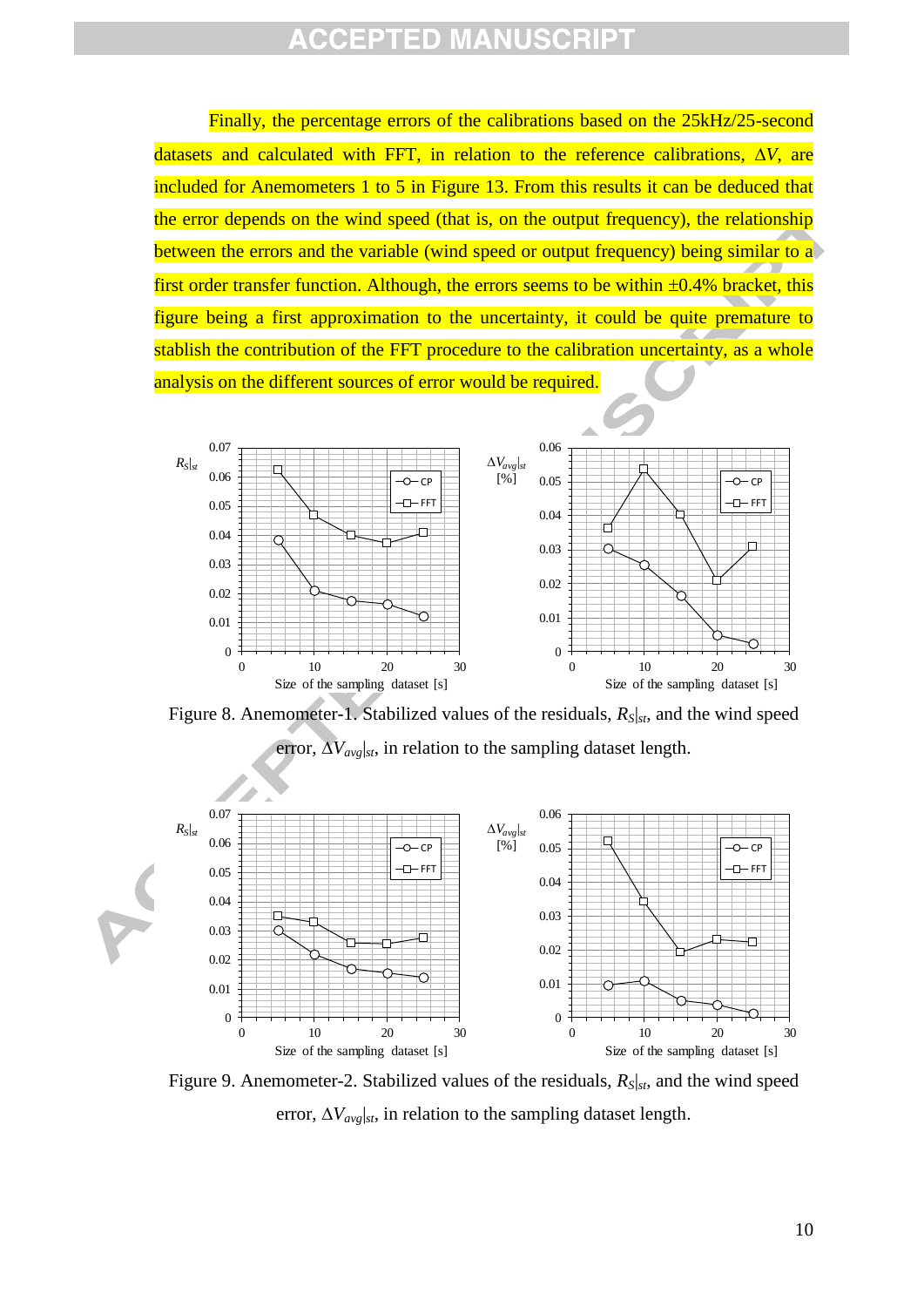

Figure 10. Anemometer-3. Stabilized values of the residuals, *RS*|*st*, and the wind speed error,  $\Delta V_{avg}|_{st}$ , in relation to the sampling dataset length.



Figure 11. Anemometer-4. Stabilized values of the residuals, *RS*|*st*, and the wind speed error,  $\Delta V_{avg}|_{st}$ , in relation to the sampling dataset length.



Figure 12. Anemometer-5. Stabilized values of the residuals, *RS*|*st*, and the wind speed error,  $\Delta V_{avg}|_{st}$ , in relation to the sampling dataset length.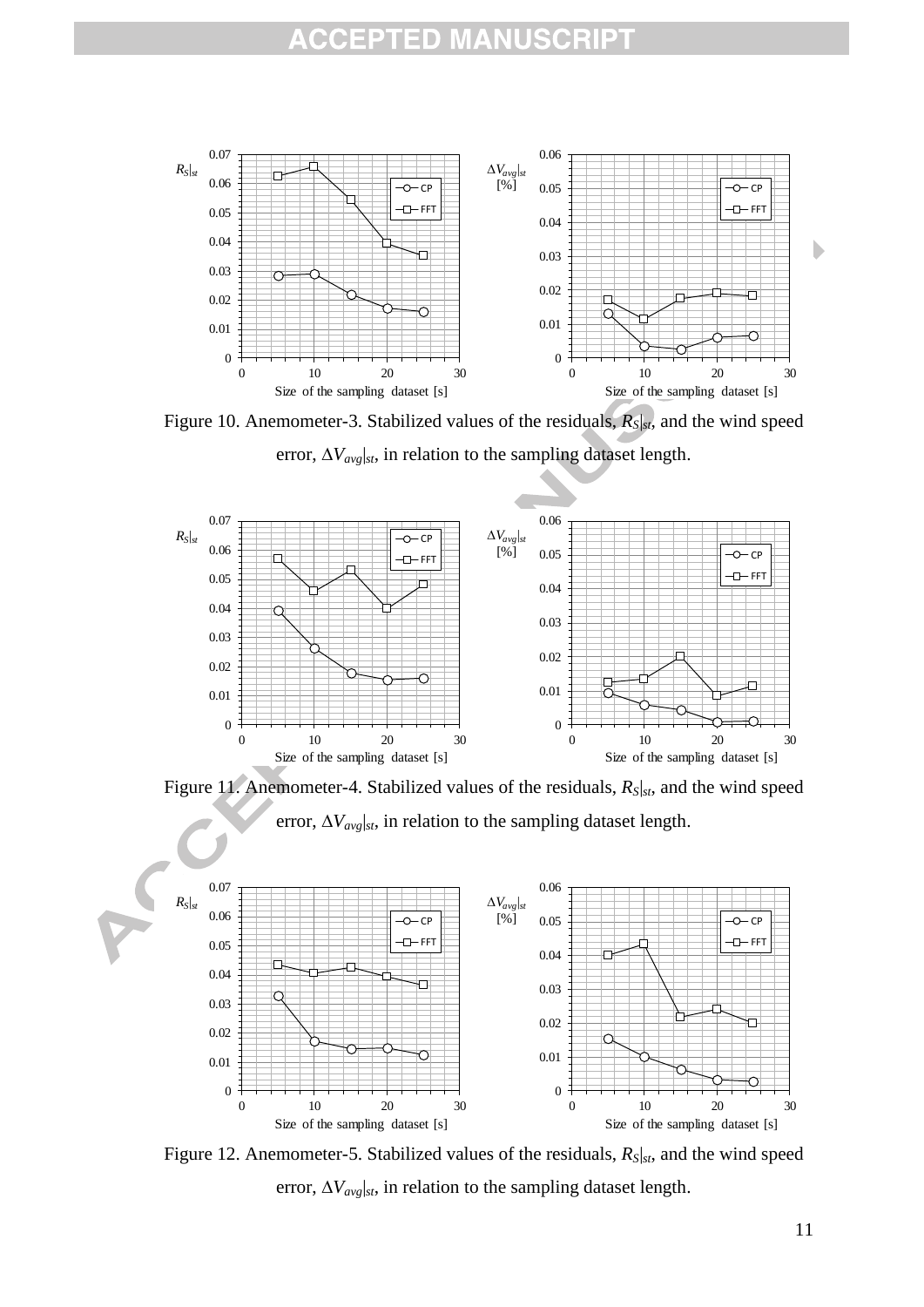



### **4 Conclusions**

The aim of the present technical note is to analyze the effect of the sampling frequency, the length of the samples, and the procedure to obtain the output frequency (comparing CP and FFT) during cup anemometer calibration, on the accuracy of the transfer function. The most significant conclusions derived from the preset work are the following:

- Larger samples increase the accuracy of the transfer function. Nevertheless, it seems that this accuracy remains within a stabilized range for sample lengths larger than 20 s.
- The results suggest that sampling frequencies larger than 781.25 Hz are required to measure the output frequency of Thies Clima First-Class Advanced during a MEASNET calibration procedure. This requirement should change for other cup anemometers with different number of square pulses per turn (Thies Clima First-Class Advanced gives 37 pulses per turn whereas Vector Instruments A100 LK/LM gives 25).
- Counting pulses (CP) has proven to be the better way to extract the output frequency when compared to FFT, the error of calibrations based on the latter being within  $\pm 0.4\%$  bracket (for enough large values of both the dataset and the measurement frequency).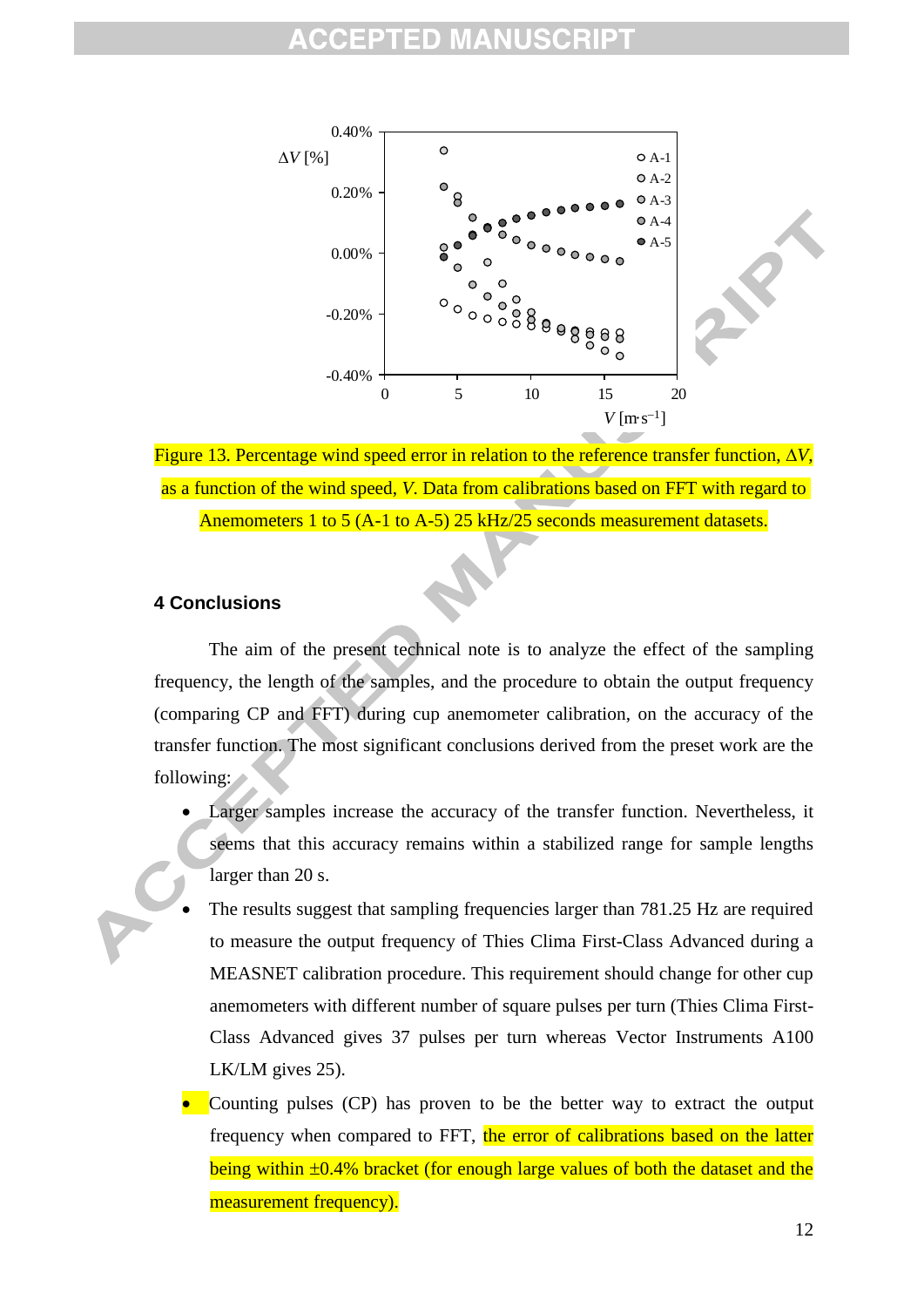### **Acknowledgments**

The authors are indebted to Prof. Ángel Sanz-Andrés for his encouraging support regarding the research program on cup anemometers performance. The authors are truly indebted to the LAC-IDR/UPM staff for their constant support to this research.

### **References**

- [1] Lundquist J K and Bariteau L 2014 Dissipation of Turbulence in the Wake of a Wind Turbine *Boundary-Layer Meteorol.* **154** 229–41
- [2] McCaffrey K, Quelet P T, Choukulkar A, Wilczak J M, Wolfe D E, Oncley S P, Alan Brewer W, Debnath M, Ashton R, Valerio Iungo G and Lundquist J K 2017 Identification of tower-wake distortions using sonic anemometer and lidar measurements *Atmos. Meas. Tech.* **10** 393–407
- [3] Muñoz-Esparza D, Sharman R D and Lundquist J K 2017 Turbulent dissipation rate in the atmospheric boundary layer: observations and WRF mesoscale modeling during the XPIA field campaign *Mon. Weather Rev.* MWR-D-17- 0186.1
- [4] Bodini N, Lundquist J K and Newsom R K 2018 Estimation of turbulence dissipation rate and its variability from sonic anemometer and wind Doppler lidar during the XPIA field campaign *Atmos. Meas. Tech.* **11** 4291–308
- [5] Muñoz-Esparza D and Sharman R 2018 An improved algorithm for low-level turbulence forecasting *J. Appl. Meteorol. Climatol.* **57** 1249–63
- [6] Cutler N J, Outhred H R and MacGill I F 2012 Using nacelle-based wind speed observations to improve power curve modeling for wind power forecasting *Wind Energy* **15** 245–58
- Wagner R, Pedersen T F, Courtney M, Antoniou I, Davoust S and Rivera R L 2013 Power curve measurement with a nacelle mounted lidar *Wind Energy* **20** n/a-n/a
- [8] Mikkelsen T, Angelou N, Hansen K, Sjöholm M, Harris M, Slinger C, Hadley P, Scullion R, Ellis G and Vives G 2013 A spinner-integrated wind lidar for enhanced wind turbine control *Wind Energy* **16** 625–43
- [9] Pedersen T F, Demurtas G and Zahle F 2015 Calibration of a spinner anemometer for yaw misalignment measurements *Wind Energy* **18** 1933–52
- [10] St. Martin C M, Lundquist J K, Clifton A, Poulos G S and Schreck S J 2016 Atmospheric turbulence affects wind turbine nacelle transfer functions *Wind Energy Sci. Discuss.* 1–22
- [11] Demurtas G, Friis Pedersen T and Wagner R 2017 Nacelle power curve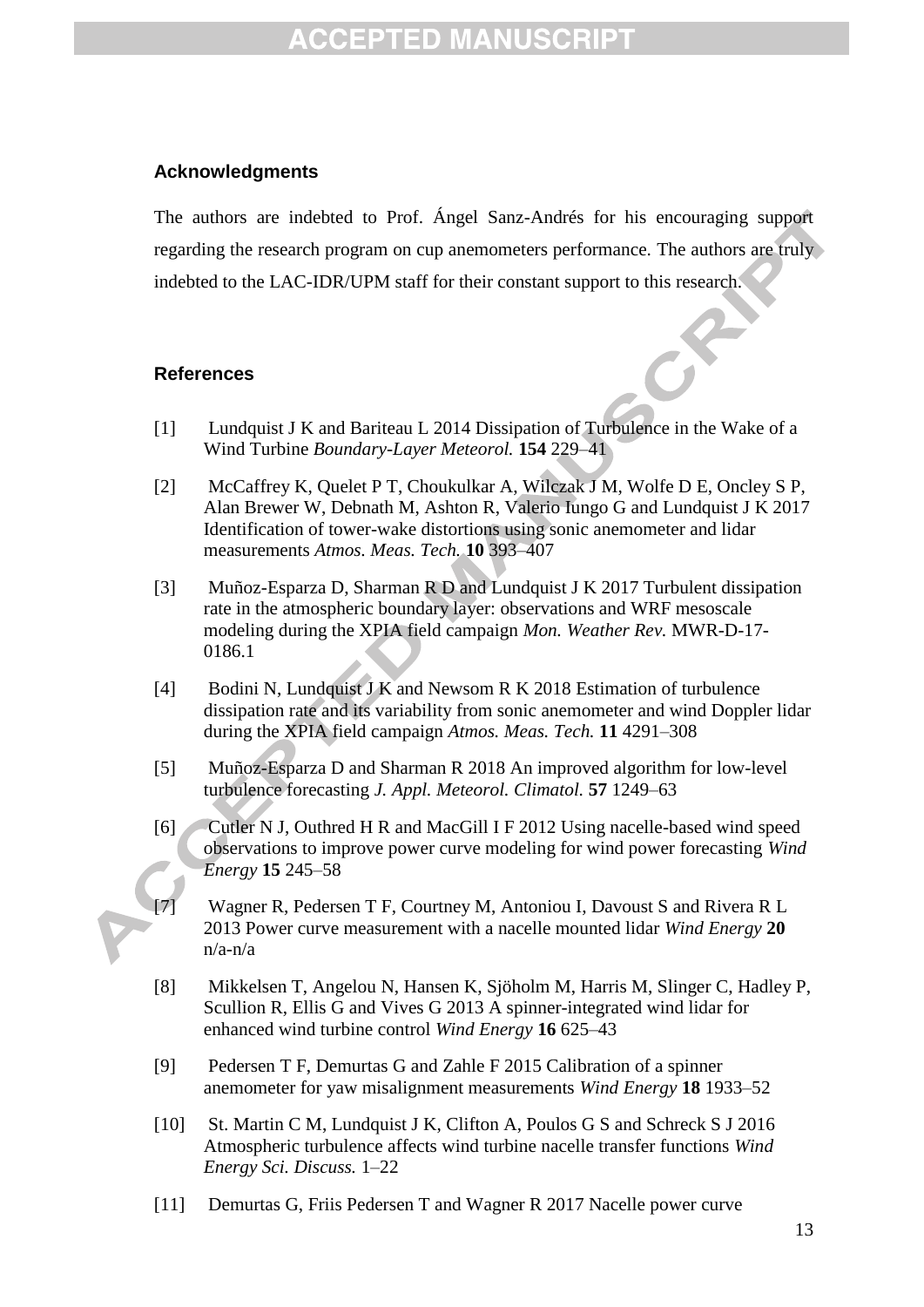measurement with spinner anemometer and uncertainty evaluation *Wind Energy Sci.* **2** 97–114

- [12] Lang S and McKeogh E 2011 LIDAR and SODAR Measurements of Wind Speed and Direction in Upland Terrain for Wind Energy Purposes *Remote Sens.* **3** 1871–901
- [13] Wagner R, Courtney M, Gottschall J and Lindelöw-Marsden P 2011 Accounting for the speed shear in wind turbine power performance measurement *Wind Energy* **14** 993–1004
- [14] Bradley S 2013 Aspects of the Correlation between Sodar and Mast Instrument Winds *J. Atmos. Ocean. Technol.* **30** 2241–7
- [15] Sanz Rodrigo J, Borbón Guillén F, Gómez Arranz P, Courtney M S, Wagner R and Dupont E 2013 Multi-site testing and evaluation of remote sensing instruments for wind energy applications *Renew. Energy* **53** 200–10
- [16] Hasager C, Stein D, Courtney M, Peña A, Mikkelsen T, Stickland M and Oldroyd A 2013 Hub Height Ocean Winds over the North Sea Observed by the NORSEWInD Lidar Array: Measuring Techniques, Quality Control and Data Management *Remote Sens.* **5** 4280–303
- [17] Suomi I and Vihma T 2018 Wind gust measurement techniques—From traditional anemometry to new possibilities *Sensors (Switzerland)* **18** 1–27
- [18] Mikkelsen T 2014 Lidar-based Research and Innovation at DTU Wind Energy a Review *J. Phys. Conf. Ser.* **524** 012007
- [19] Frehlich R and Sharman R 2004 Estimates of Turbulence from Numerical Weather Prediction Model Output with Applications to Turbulence Diagnosis and Data Assimilation *Mon. Weather Rev.* **132** 2308–24
- [20] Towers P and Jones B L 2016 Real-time wind field reconstruction from LiDAR measurements using a dynamic wind model and state estimation *Wind Energy* **19** 133–50
- [21] Willis D J, Niezrecki C, Kuchma D, Hines E, Arwade S R, Barthelmie R J, DiPaola M, Drane P J, Hansen C J, Inalpolat M, Mack J H, Myers A T and Rotea M 2018 Wind energy research: State-of-the-art and future research directions *Renew. Energy* **125** 133–54
- [22] Roibas-Millan E, Cubas J and Pindado S 2017 Studies on cup anemometer performances carried out at IDR/UPM Institute. Past and present research *Energies* **10** 1–17
- [23] Pindado S, Vega E, Martínez A, Meseguer E, Franchini S and Pérez I 2011 Analysis of calibration results from cup and propeller anemometers. Influence on wind turbine Annual Energy Production (AEP) calculations *Wind Energy* **14** 119–32
- [24] Pindado S, Barrero-Gil A and Sanz A 2012 Cup Anemometers' Loss of Performance Due to Ageing Processes, and Its Effect on Annual Energy Production (AEP) Estimates *Energies* **5** 1664–85